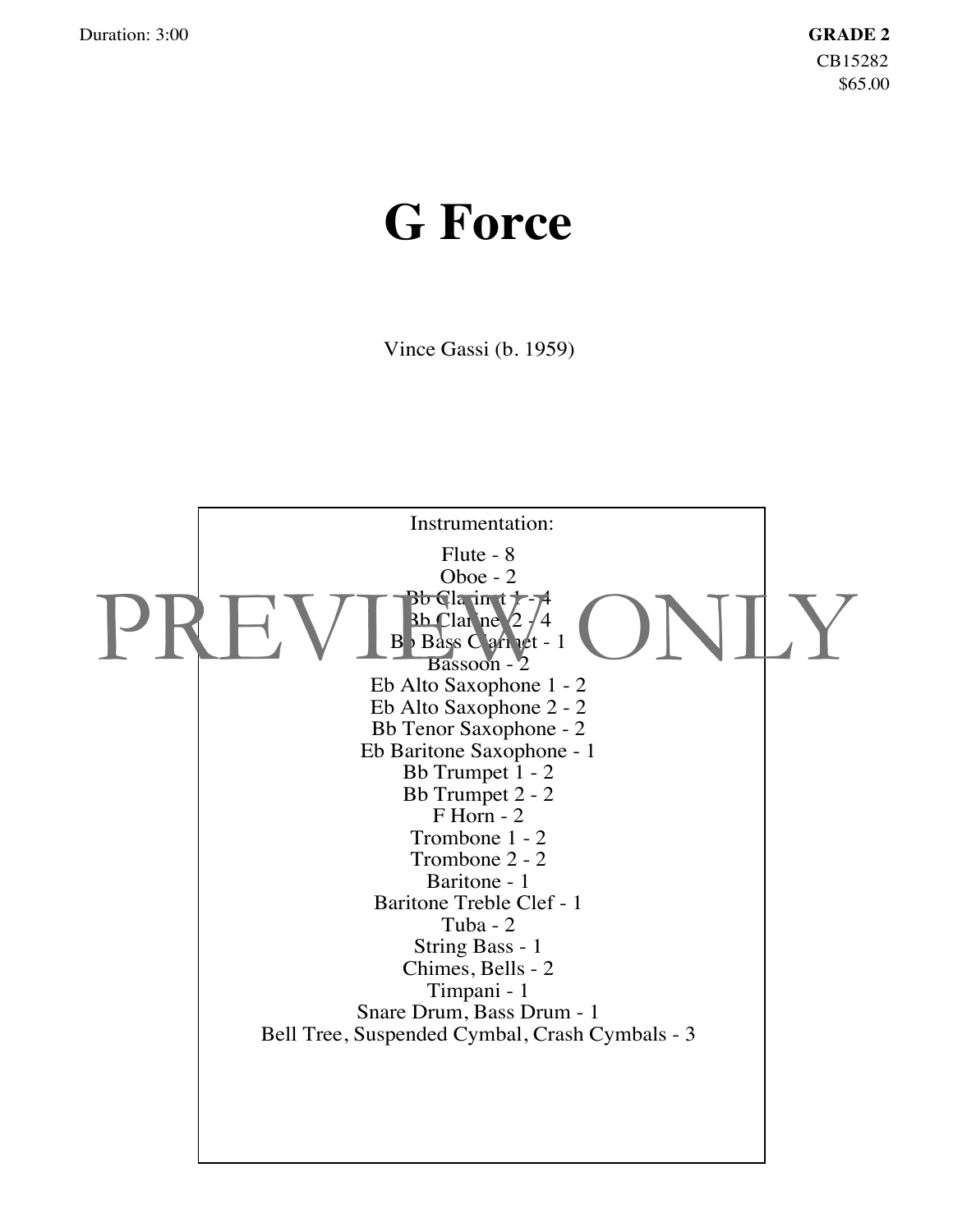## **PUBLICATIONS EIGHTH NOTE** G Force

## Vince Gassi

Energy, strength, drive; words that capture the feeling of this evocative work for young band. With lots of forward momentum and energy throughout, there is also a brief, lyrical section. Ensemble passages are prevalent and percussion is plentiful.

When rehearsing any piece of music, it is always crucial to have a concept of the sound one is attempting to achieve both as an individual player and within the ensemble. With regard to the latter, attention to dynamics, phrasing, and articulation are of paramount importance. The eighth note passage in the opening of this piece should be played smoothly, as marked. Aim for uniformity of articulation throughout but note the staccatos on beat four quarter notes throughout. Be mindful that the quarter notes in measures 22 and 23 and similar places are full value. Dynamics also help to add an expressive quality so do not take these lightly. Pay attention to dynamics in general but also note the *crescendi* and *decrescendi* in the slow section and throughout. The percussion section plays an essential role in adding to the momentum and forward drive of the piece. Suspended cymbal and timpani rolls will help greatly to add expressive quality to slower section. It is worth spending the time to heighten your band's awareness of these musical elements. Your time and attention will enable your young musicians to enjoy a highly rewarding experience.



vince@enpmusic.com www.vincegassi.com

A published composer since 2006, Vince Gassi is a much sought-after composer, conductor, and clinician. With over 50 published titles to his credit, Vince's creative and energetic style has made him a favourite with young musicians. His works, both challenging and musically rewarding, appear on many international concert and contest lists.

Vince received his Bachelor of Music from the University of Western Ontario in London, Canada and later studied composing and arranging at the renowned Dick Grove School of Music in Los Angeles, California.

For twenty-five years Vince has taught Instrumental Music at the elementary and secondary school levels. His Cool Ideas and Arranging Concepts seminars focus on ways to engage students and teachers in the creative process.

Vince continues to receive many commissions and his works have been recorded and performed throughout North America, Europe, and Japan. His pieces are frequently performed at the Midwest Band and Orchestra Conference in Chicago, Illinois.

Vince is currently the conductor and musical director of the Brampton Concert Band which is currently celebrating its 130th anniversary.

ISBN: 9781771572330 CATALOG NUMBER:CB15282 COST: \$65.00 DURATION: 3:00 DIFFICULTY RATING:GRADE 2 Concert Band

**www.enpmusic.com**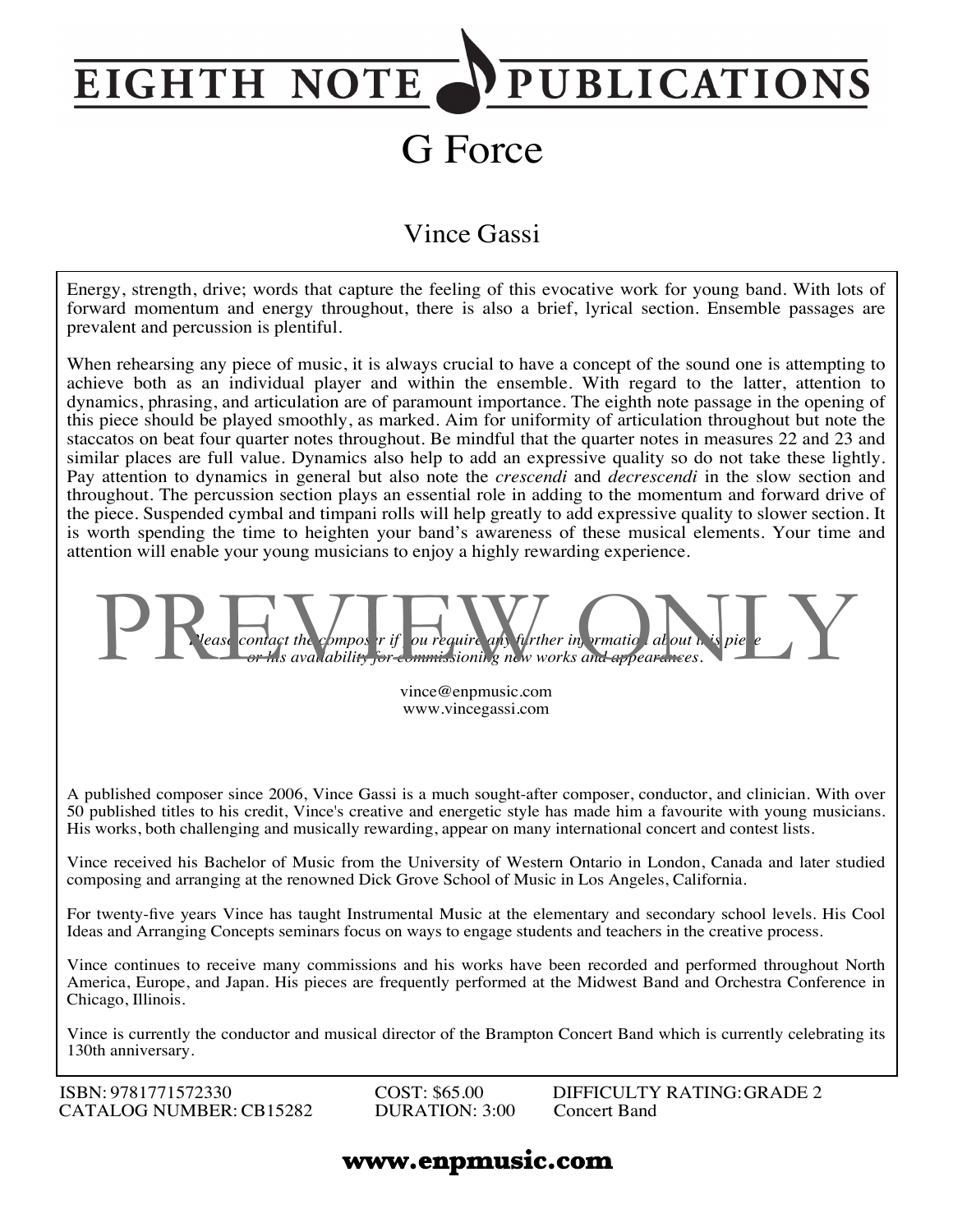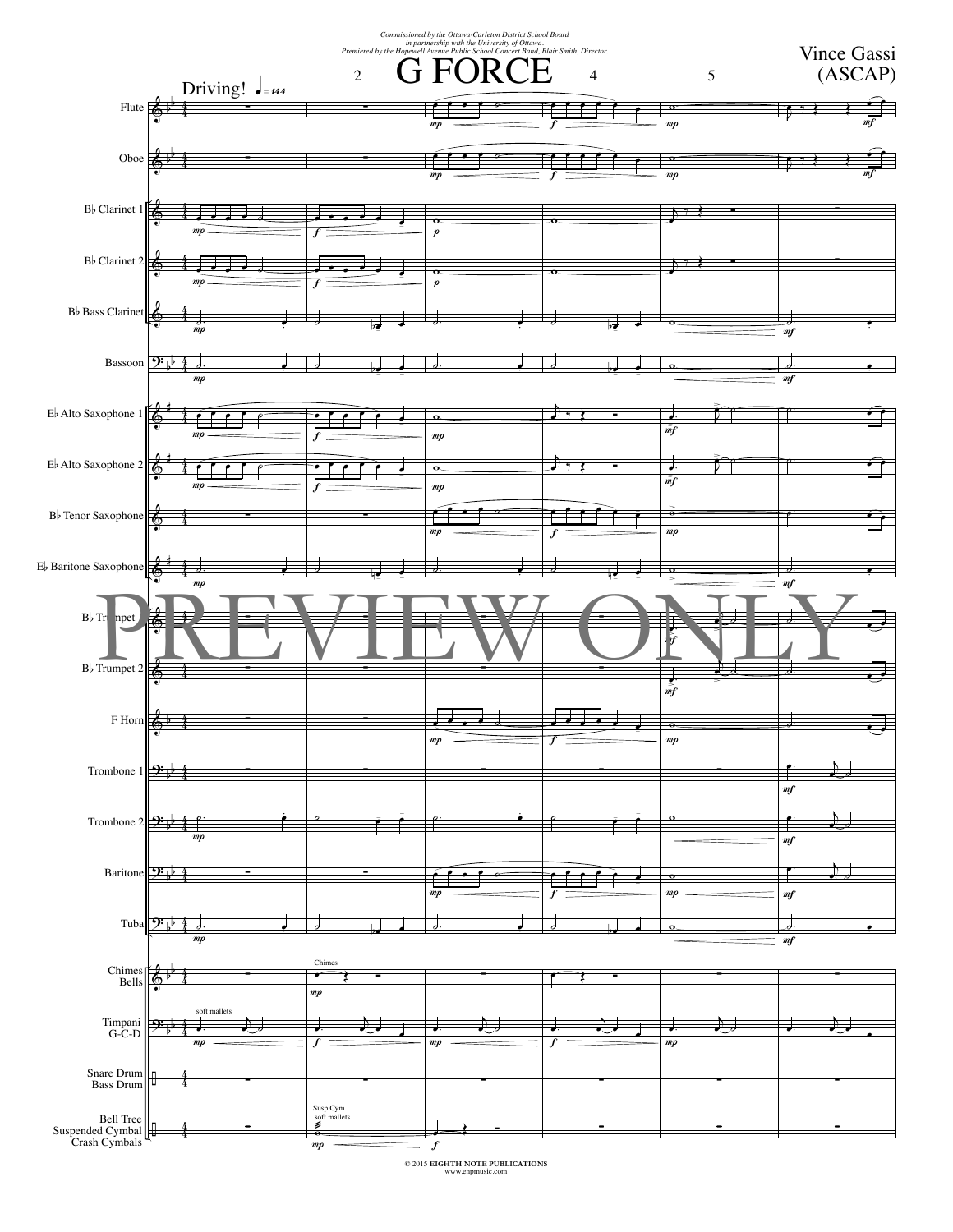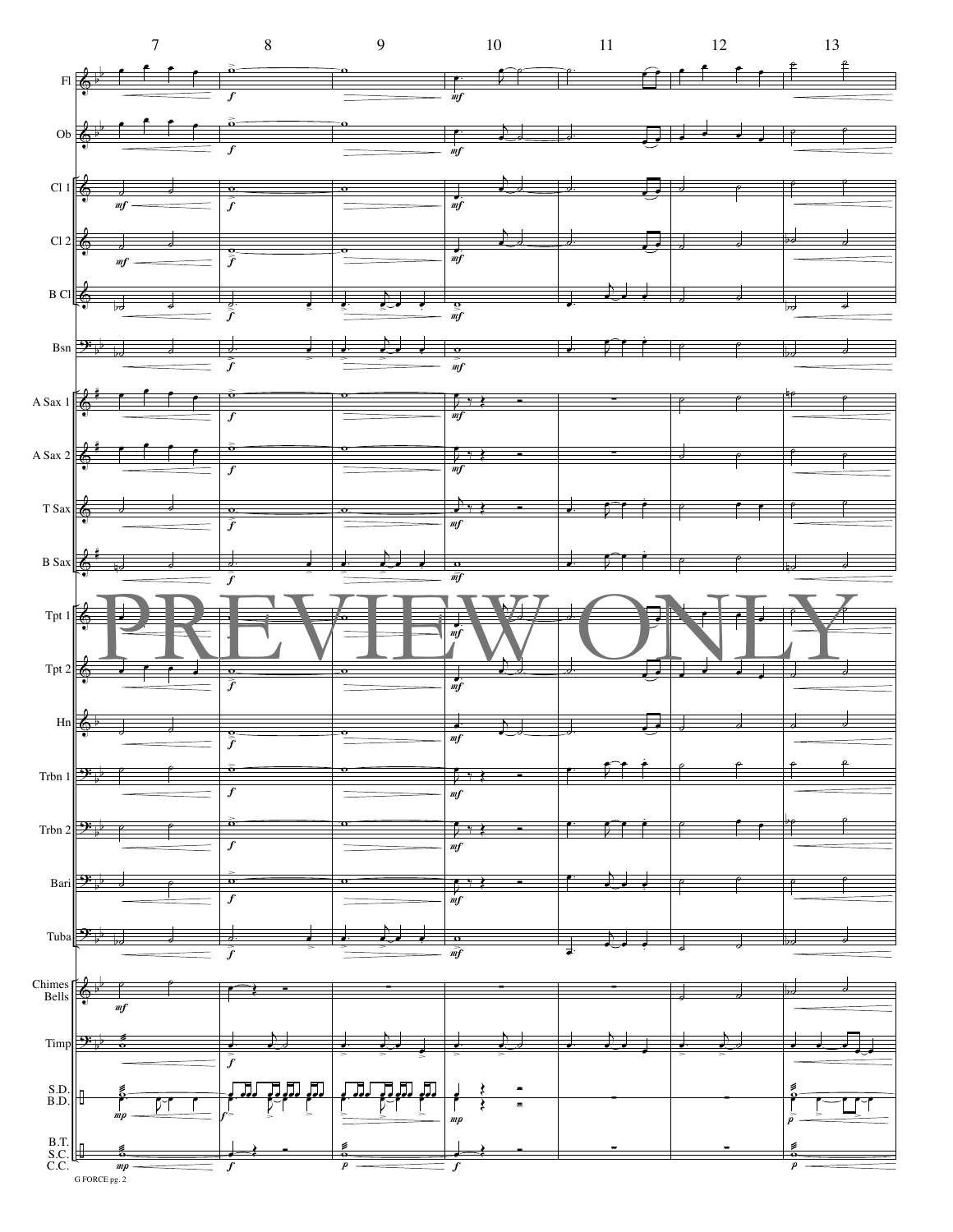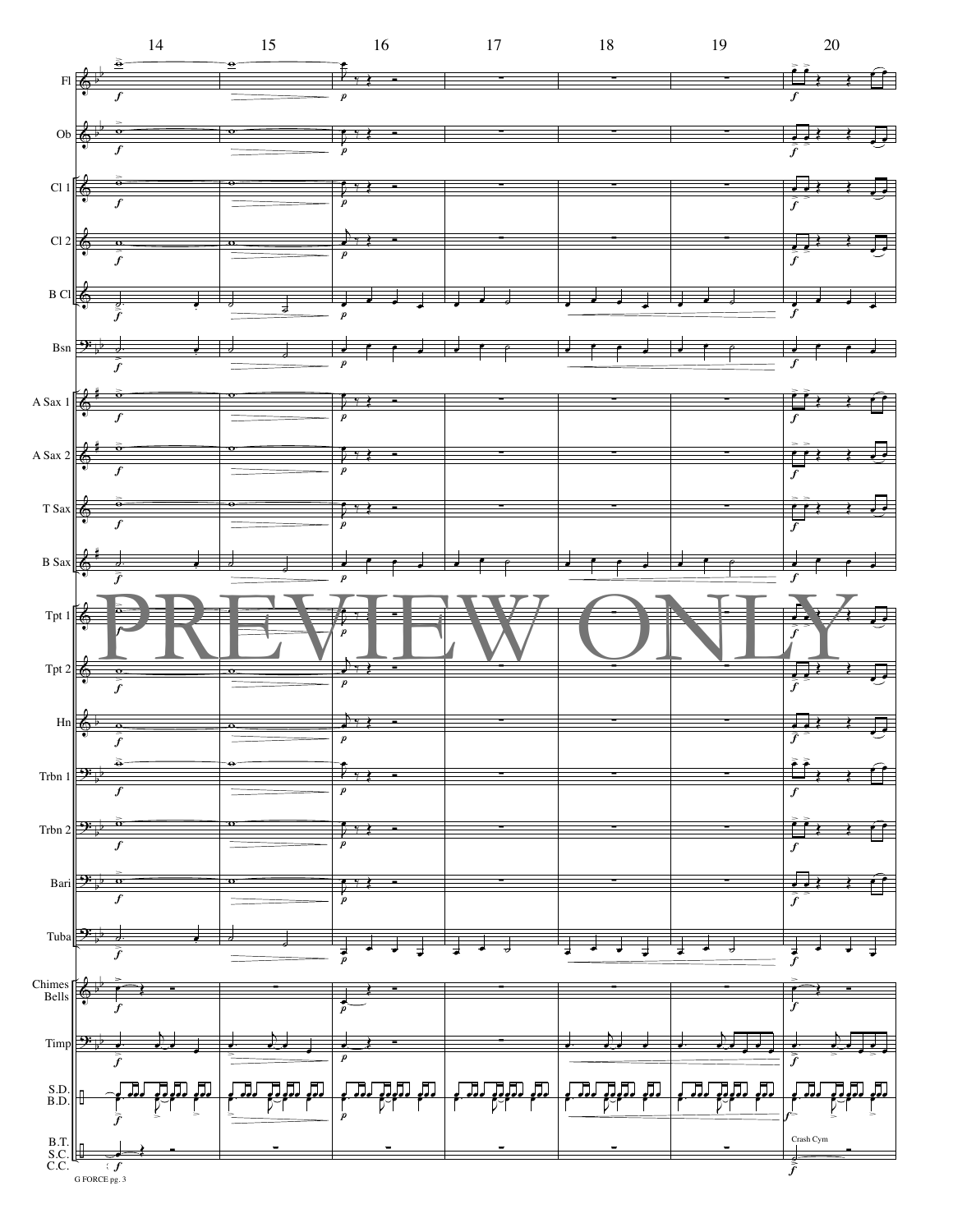

G FORCE pg. 4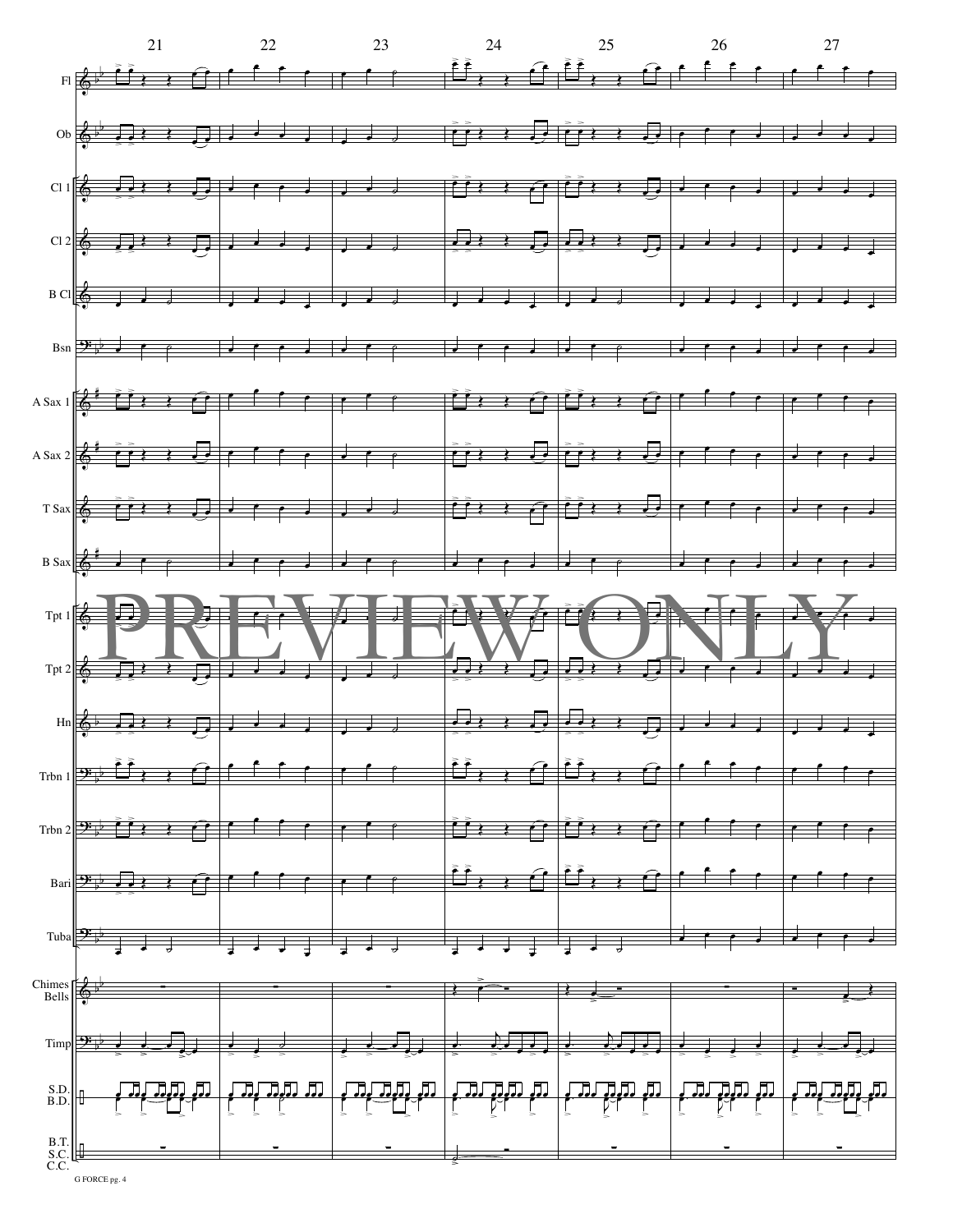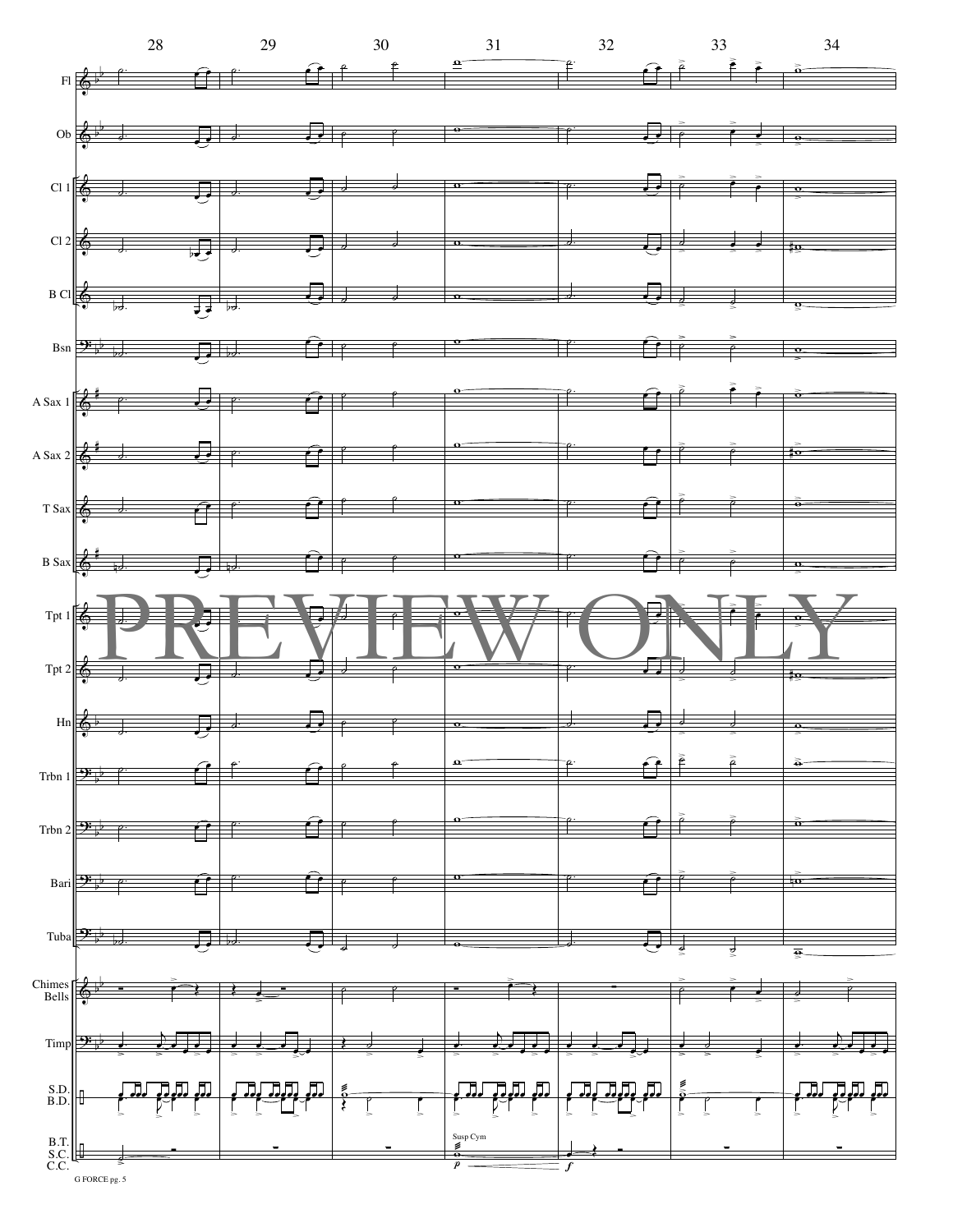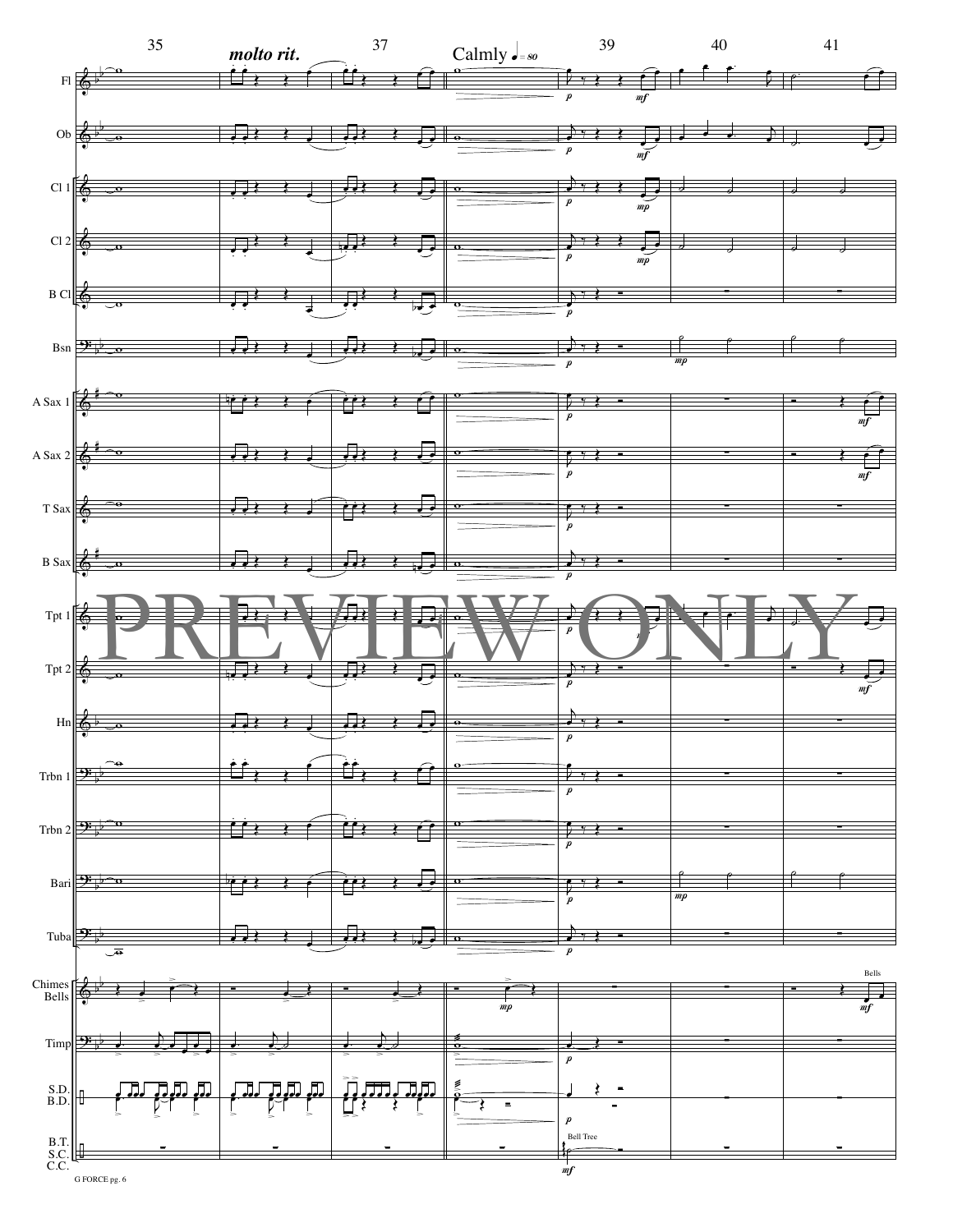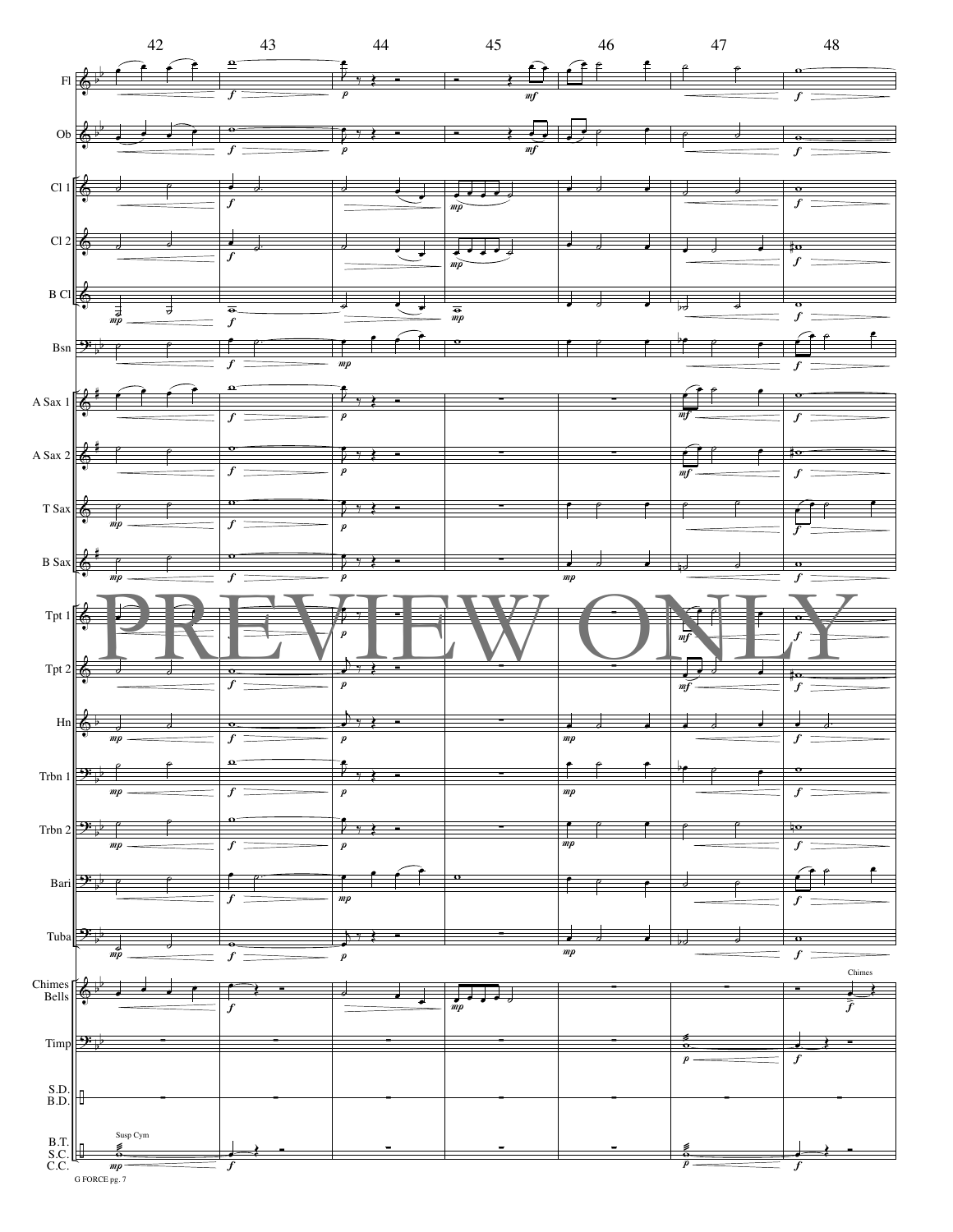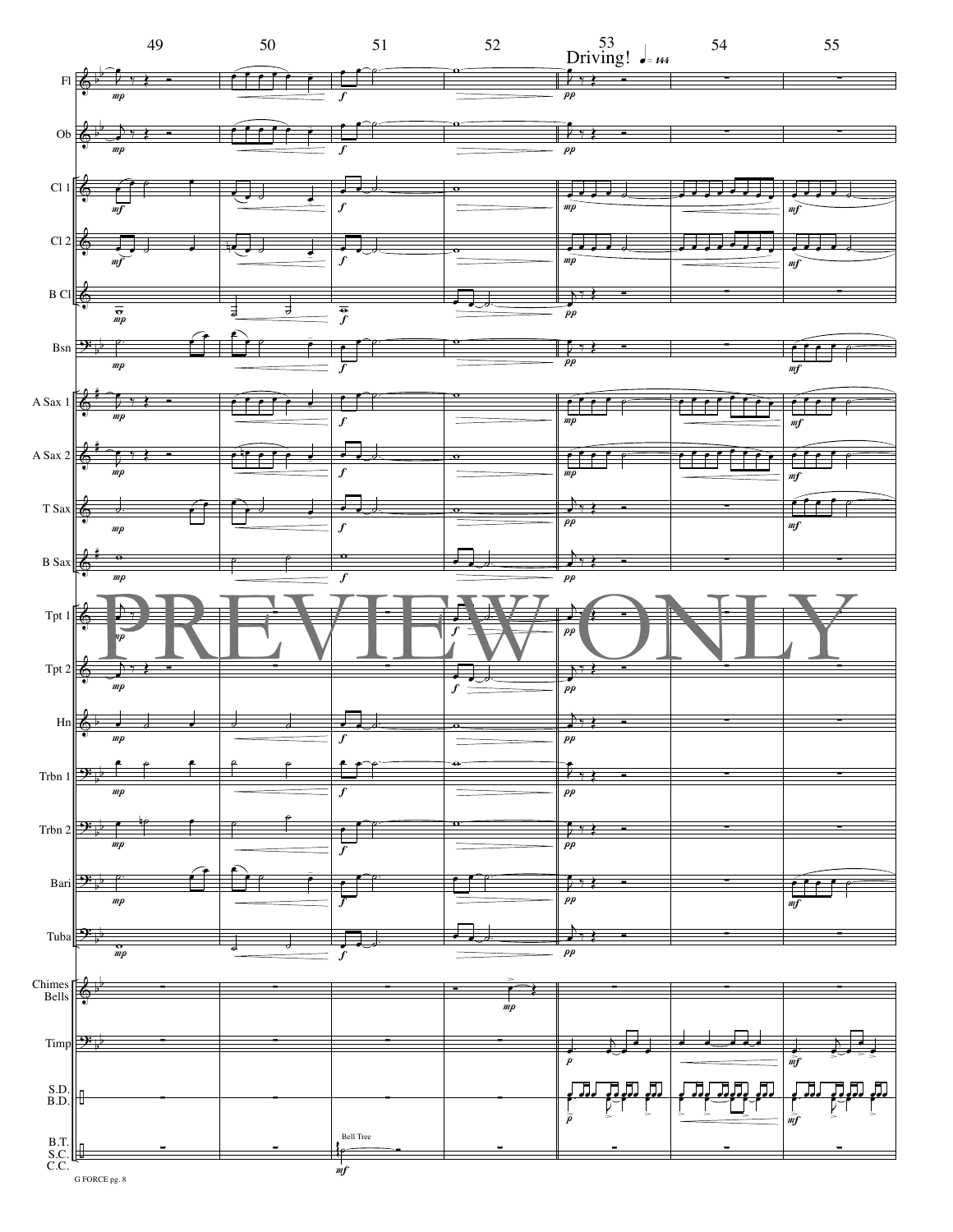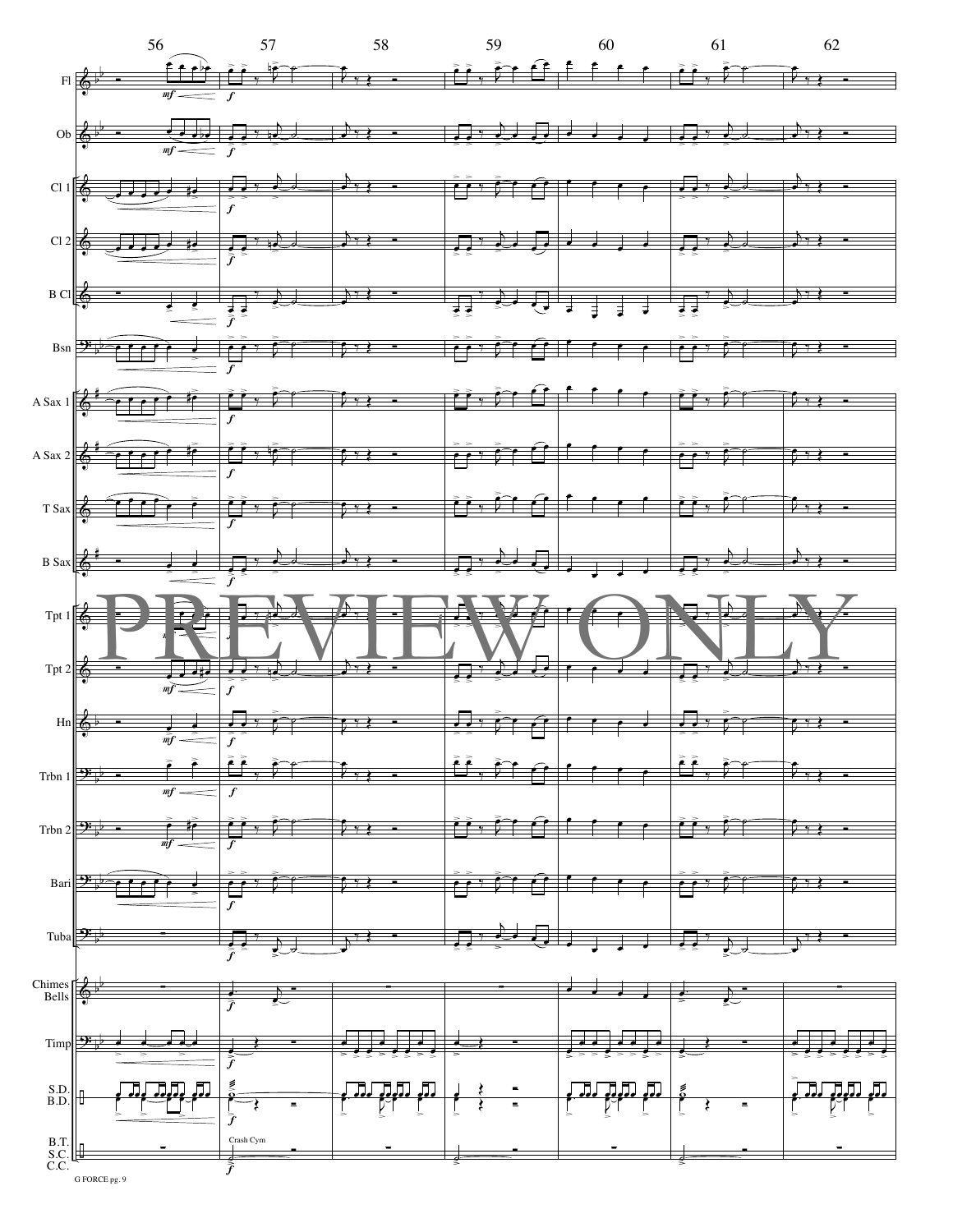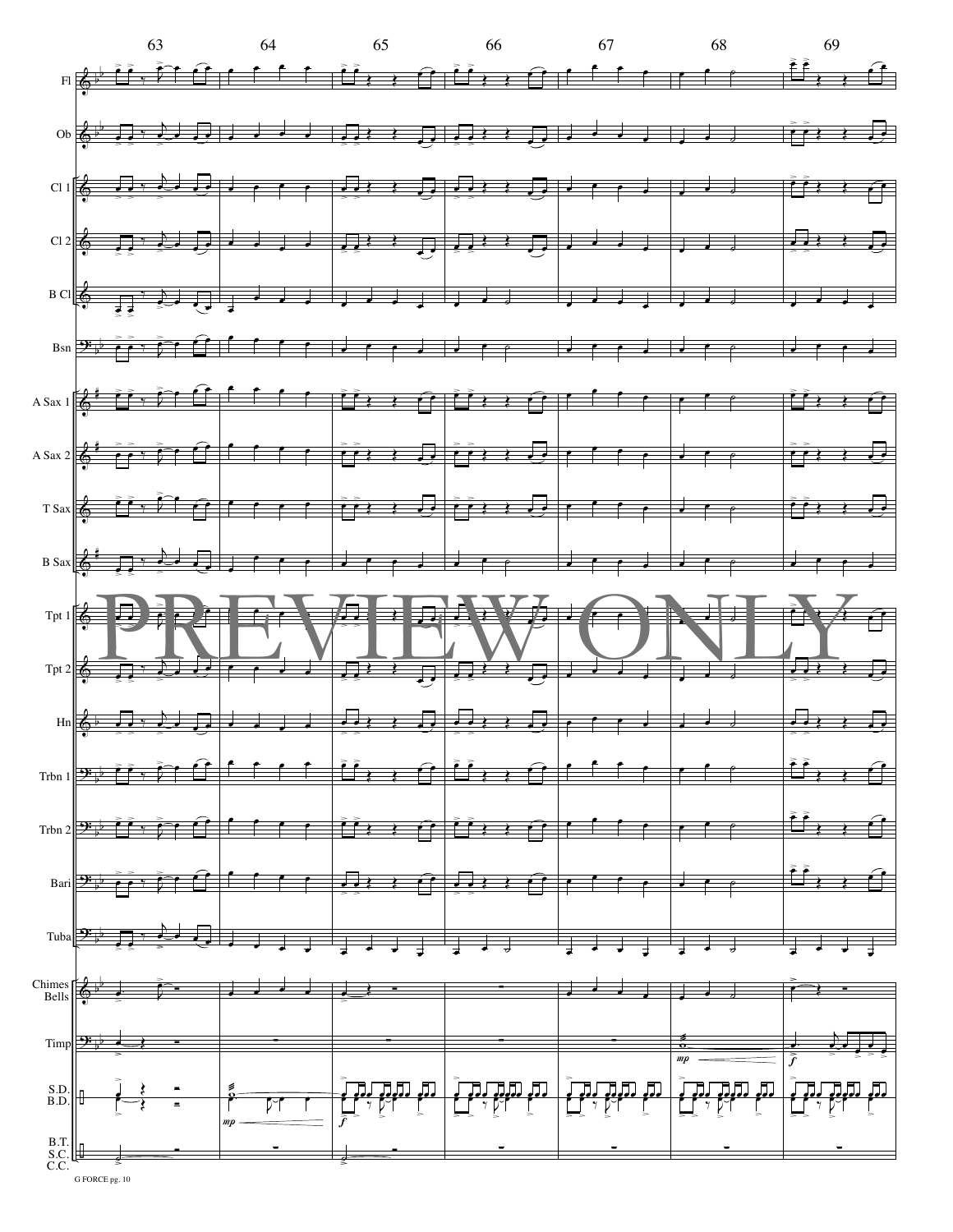

G FORCE pg. 11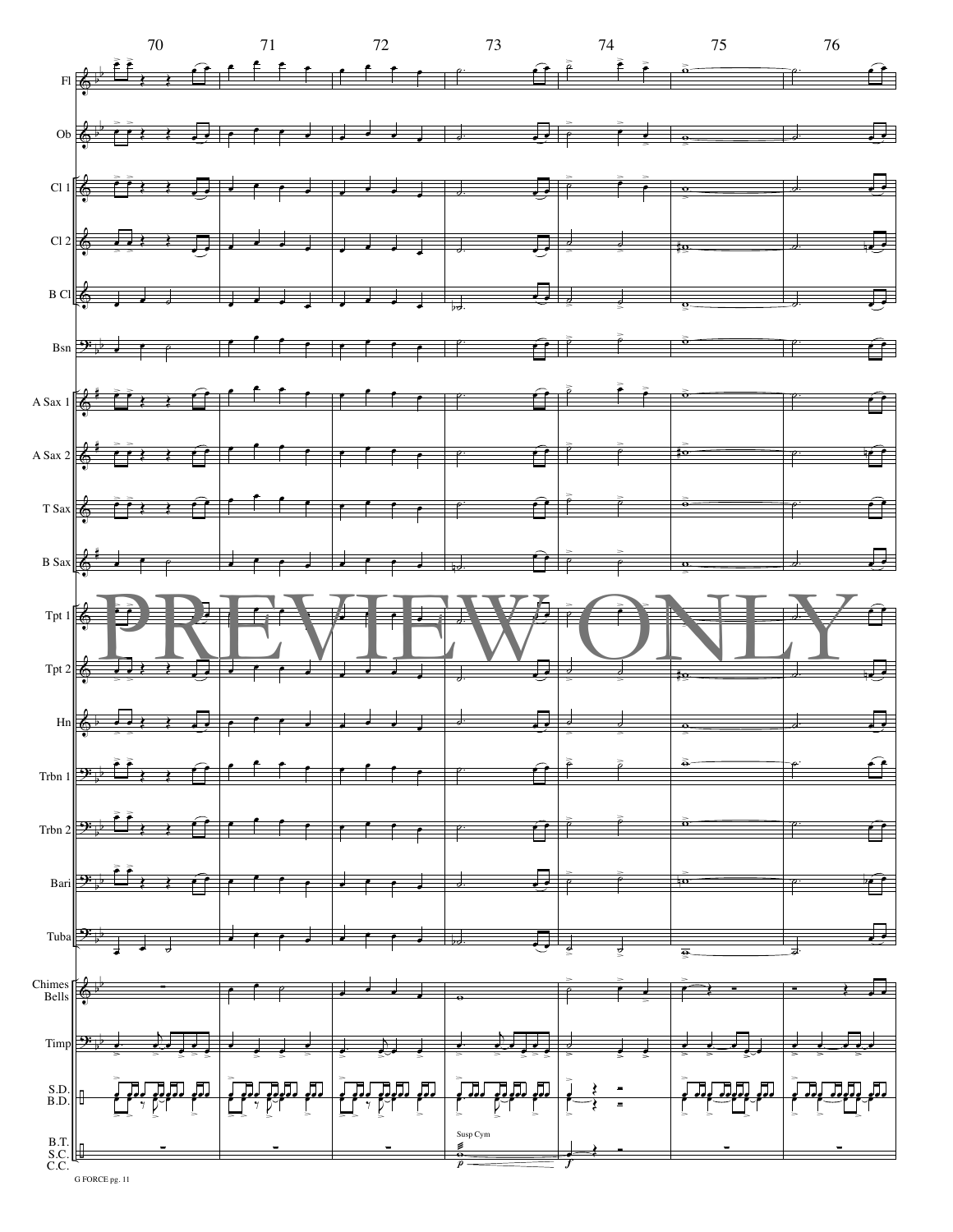